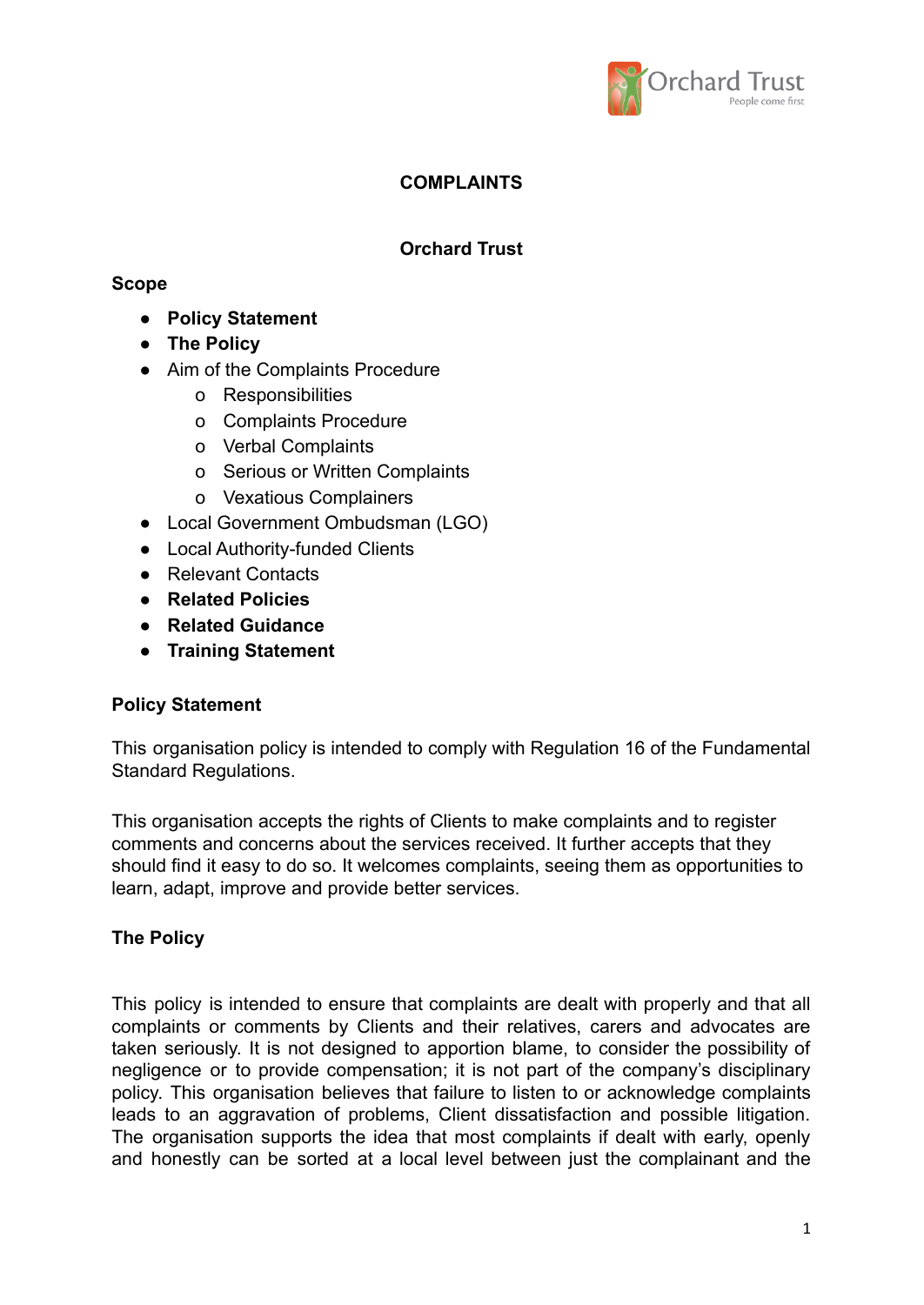

organisation. The complaints procedure is made available to Clients and families in their Client Guide.

ADASS have published a Good Practice Guide on Handling Complaints concerning Adults and Children in Social Care settings. They have identified the following five principles:

- Principle one: ensure that the complaints process is accessible
- Principle two: ensure that the complaints process is straightforward for Clients and their representatives
- Principle three: ensure that appropriate systems are in place to keep Clients informed throughout the complaints process
- Principle four: ensure that the complaints process is resolution focused
- Principle five: ensure that quality assurance processes are in place to enable organisational learning and service improvement from complaints and customer feedback

## **Aim of the Complaints Procedure**

We aim to ensure that the complaints procedure is properly and effectively implemented, and that Clients feel confident that their complaints and worries are listened to and acted upon promptly and fairly.

Specifically, we aim to ensure that:

- Clients, carers and their representatives are aware of how to complain and that the company provides easy to use opportunities for them to register their complaints
- A named person will be responsible for the administration of the procedure
- Every written complaint is acknowledged within 5 working days
- All complaints are investigated within 14 days of being made
- All complaints are responded to in writing within 28 days of being made
- Complaints are dealt with promptly, fairly and sensitively, with due regard to the upset and worry that they can cause to both Clients and staff.

#### **Responsibilities**

The Registered Manager is responsible for following through complaints. However, the Head of Support and Operations is responsible for complaints. Communication between the Head of Support and Operations and the Registered Manager should be clear and transparent in order that the Registered Manager can demonstrate and evidence compliance.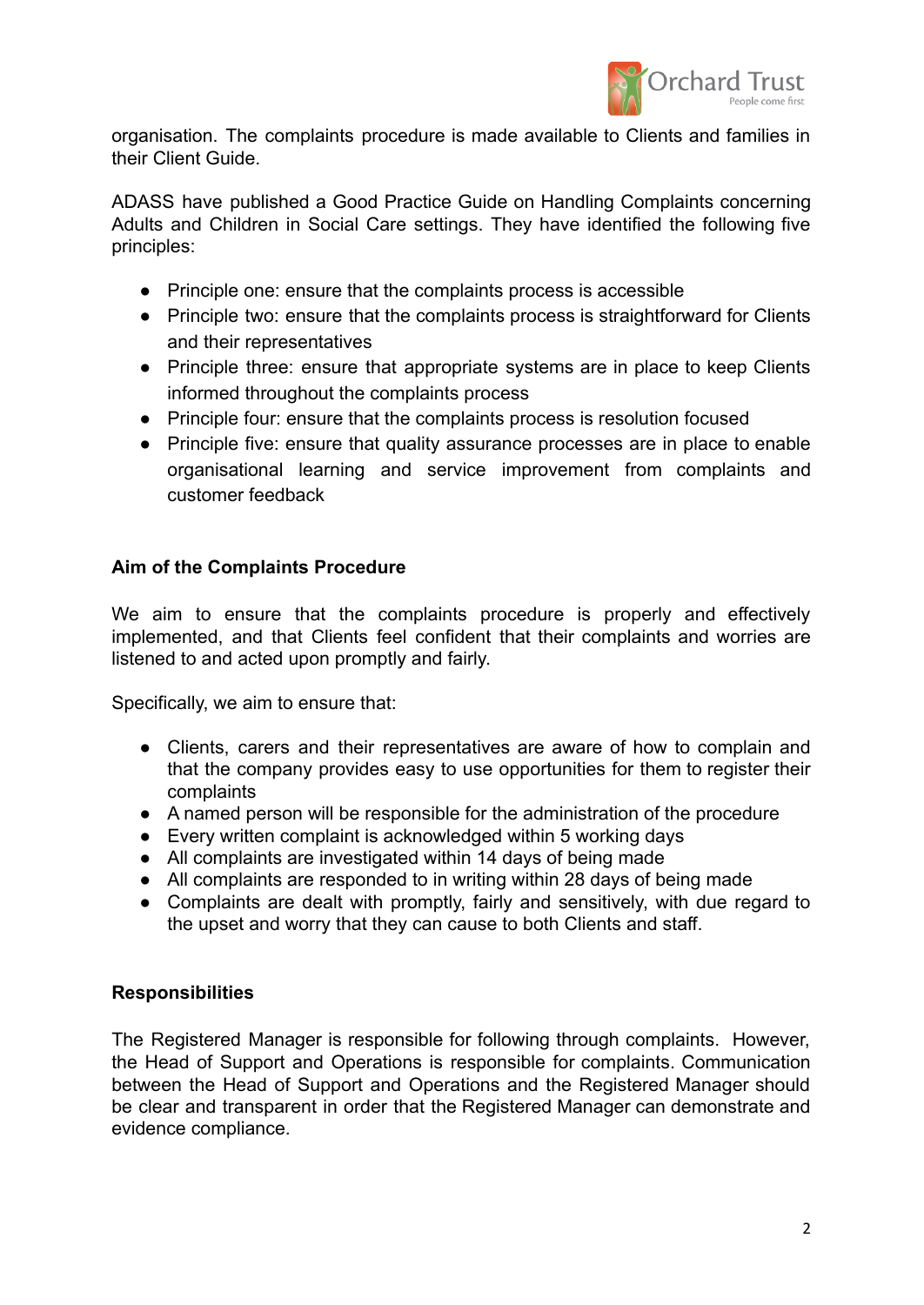

If the complaint is regarding the actions of a Registered Manager or above, the complaint should be made to the CEO or Chair of Trustees. Who will appoint an appropriate individual to undertake the investigation.

## **Complaints Procedure**

#### **Verbal complaints**

- The organisation accepts that all verbal complaints, no matter how seemingly unimportant, must be taken seriously.
- Front-line care staff who receive a verbal complaint are expected to seek to solve the problem immediately.
- If they cannot solve the problem immediately, they should offer to get their line manager to deal with the problem.
- Staff are expected to remain polite, courteous, sympathetic and professional to the complainant. They are taught that there is nothing to be gained by adopting a defensive or aggressive attitude.
- At all times in responding to the complaint, staff are encouraged to remain calm and respectful.
- Staff should not make excuses or blame other staff.
- If the complaint is being made on behalf of the Client by an advocate, it must first be verified that the person has permission to speak for the Client. Especially if confidential information is involved. (It is very easy to assume that the advocate has the right or power to act for the Client, when they may not). If in doubt it should be assumed that the Client's explicit permission is needed prior to discussing the complaint with the advocate.
- After discussing the problem, the manager or member of staff dealing with the complaint will suggest a means of resolving it. If this course of action is acceptable then the member of staff should clarify the agreement with the complainant and agree a way in which the results of the complaint will be communicated to the complainant (i.e. through another meeting or by letter).
- If the suggested plan of action is not acceptable to the complainant, then the member of staff or manager will ask the complainant to put their complaint in writing to the Registered Manager. The complainant should be given a copy of the company's complaints procedure if they do not already have one.
- Details of all verbal and written complaints must be recorded in the complaints book, the Client's file and in the home records.

#### **Serious or Written Complaints**

● Preliminary steps: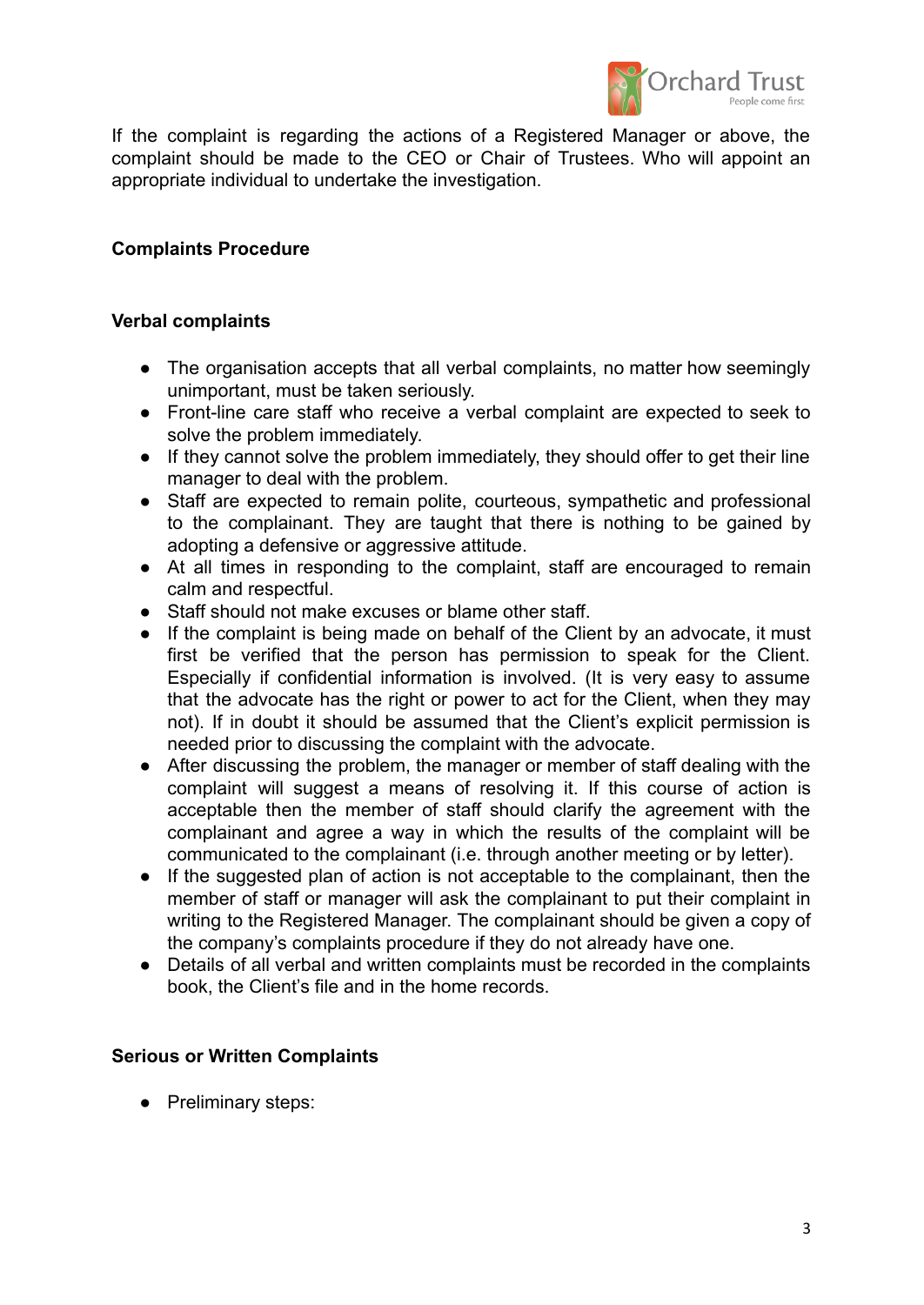

- o When we receive a written complaint, it is passed to the designated lead manager, who records it in the complaints book and sends an acknowledgment letter within 5 working days to the complainant.
- o The manager also includes a leaflet detailing the organisation's procedure for the complainant. (Designated lead is the named person who deals with the complaint throughout the process)
- o If necessary, further details are obtained from the complainant; if the complaint is not made by the Client but on the Client's behalf, then consent of the Client, preferably in writing, must be obtained from the complainant where required.
- o If the complaint raises potentially serious matters, advice could be sought from a legal advisor. If legal action is taken at this stage, any investigation by the organisation under the complaints procedure ceases immediately.
- Investigation of the complaint by the organisation:
	- o Immediately on receipt of the complaint, the complaints manager will start an investigation and within 14 days should be in a position to provide a full explanation to the complainant, either in writing or by arranging a meeting with the individuals concerned.
	- o If the issues are too complex for the investigation to be completed within 28 days, the complainant will be informed of any delays.
	- o Where the complaint cannot be resolved between the parties, an arbitration service will be used. This service and its findings will be final to both parties. The cost of this will be borne by the organisation.
- Meeting:
	- o If a meeting is arranged, the complainant will be advised that they may, if so desired, bring a friend, relative or a representative such as an advocate
	- o At the meeting a detailed explanation of the results of the investigation will be given, in addition to an apology if deemed appropriate (an apology is not necessarily an admission of liability)
	- o Such a meeting gives the management the opportunity to show the complainant that the matter has been taken seriously and investigated thoroughly.
- Follow-up action:
	- o After the meeting, or if the complainant does not want a meeting, a written account of the investigation will be sent to the complainant. This includes details of how to approach the CQC if the complainant is not satisfied with the outcome, utilising the Your Experience button on their website.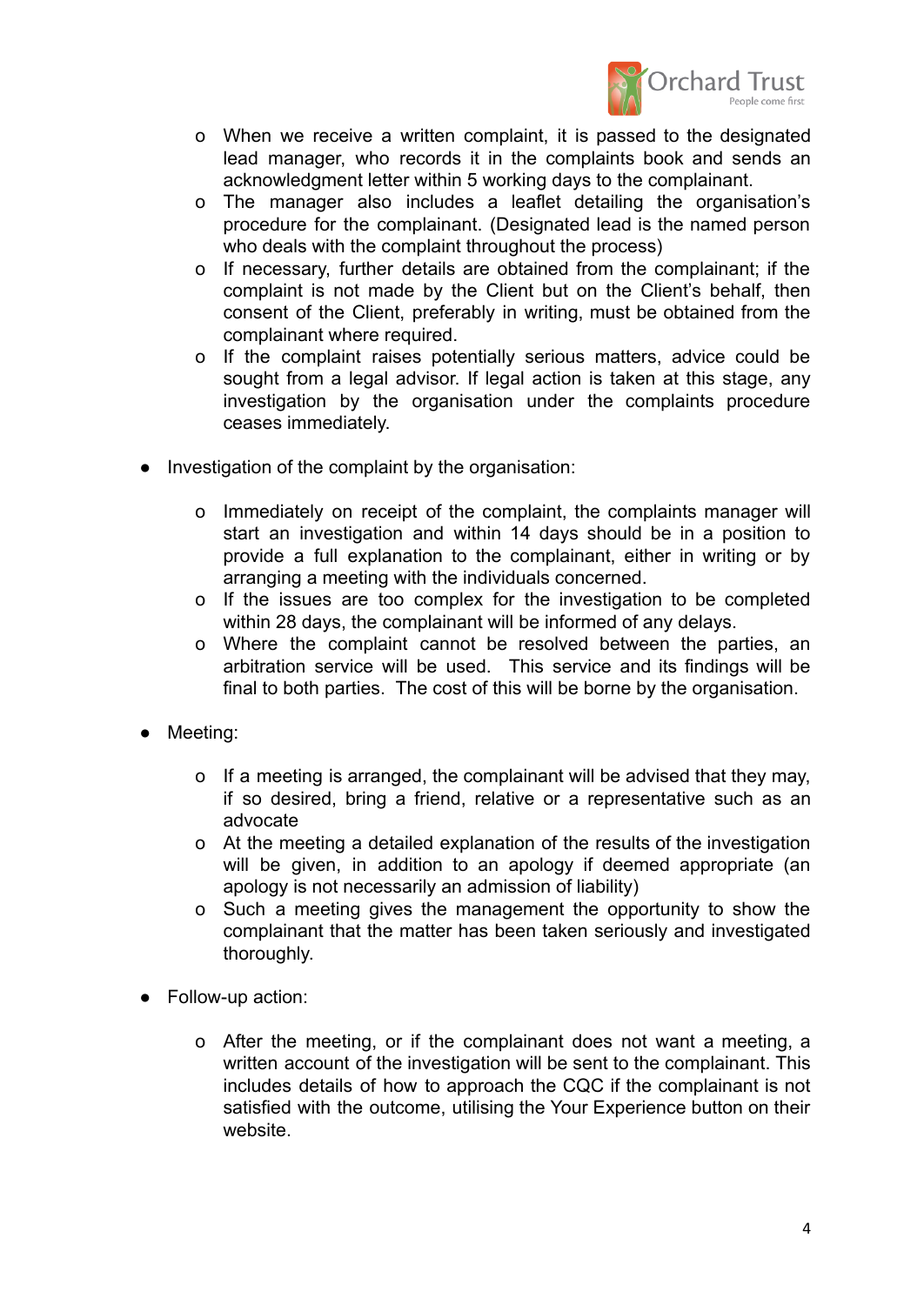

- o The outcomes of the investigation and the meeting are recorded in the complaints book, and any shortcomings in company procedures will be identified and acted upon.
- o The company management formally reviews all complaints at least every six months as part of its quality monitoring and improvement procedures to identify the lessons learned.

## **Vexatious Complainers**

This organisation takes seriously, all comments or complaints regarding its service. However, there are Clients who can be treated as "vexatious complainers" due to the inability of the organisation to meet the outcomes of the complaints, which are never resolved. Vexatious complainers need to be dealt with by the arbitration service, so that the repeated investigations become less of a burden on the organisation, its staff and other Clients.

## **Local Government Ombudsman (LGO)**

Since October 2010 the Local Government Ombudsman (LGO) can consider complaints from people who arrange or fund their own adult social care. This is in addition to complaints about care arranged and funded by local authorities, which the LGO has dealt with for more than 35 years.

The LGO's new role includes those who "self-fund" from their own resources or have a personalised budget. It will ensure that everyone has access to the same independent ombudsman service, regardless of how the care service is funded. In most cases they will only consider a complaint once the care provider has been given reasonable opportunity to deal with the situation. It is a free service. Their job is to investigate complaints in a fair and independent way; they are not biased and do not champion complaints; they are independent of politicians, local authorities, government departments, advocacy and campaigning groups, the care industry, and the CQC; they are not a regulator and do not inspect care providers.

The link below is to the LGO's web-page on "Adult social care" and has a short film that provides an overview of their adult social care service; it explains their role and how the service will benefit both Clients and care providers. A free copy of the film and manuscript is available to download from the same location.

#### <http://www.lgo.org.uk/adult-social-care/>

The LGO is fully independent of the CQC. They deal with individual injustices that people have suffered and the CQC will refer all such complaints to them. The CQC deals with complaints about registered services as a whole and does not consider individual matters. They can share information with the CQC but only when deemed appropriate. The CQC will redirect individual complaints to the LGO, and the LGO will inform CQC about outcomes that point to regulatory failures.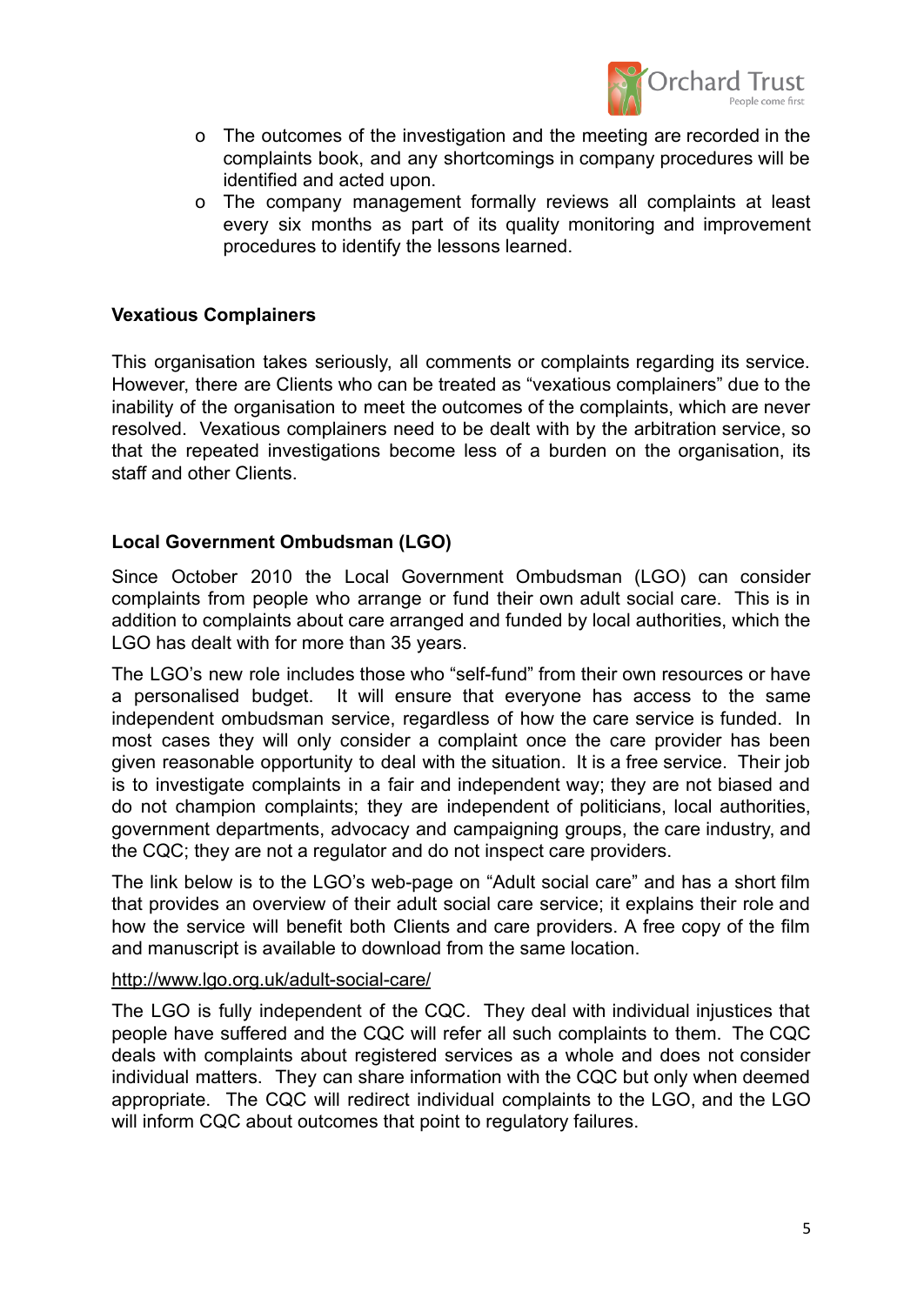

## **Local Authority-funded Clients**

Any Client part or wholly funded by their Local Authority can complain directly to the complaints manager (Adults) who is employed directly via the Local Authority.

### **Relevant Contacts**

#### **Relevant Contacts**

Local Authority Complaints Manager (Adults) Customer Services Team, Gloucestershire County Council Freepost RRAY-LAYL-HKJX Shire Hall, Westgate Street **Gloucester** GL1 2TG 01452 427614

#### Social Services Local Office **[socialcare.enq@gloucestershire.gov.uk](mailto:socialcare.enq@gloucestershire.gov.uk)**

#### **01452 426868**

County Police HQ County Police Headquarters, 1 Waterwells Drive, Quedgeley, Gloucester GL2 2AN 01452 726920

#### **The Parliamentary and Health Service Ombudsman**

Millbank Tower Millbank London SW1P 4QP Tel. 0345 015 4033

The Local Government Ombudsman 10th Floor, Millbank Tower, Millbank, London SW1P 4QP Advice Line Tel: 0300 061 0614 [for complainants]

Out of Hours Service (Social Services)\* **01452 426868**

\*This service is available when social services offices are closed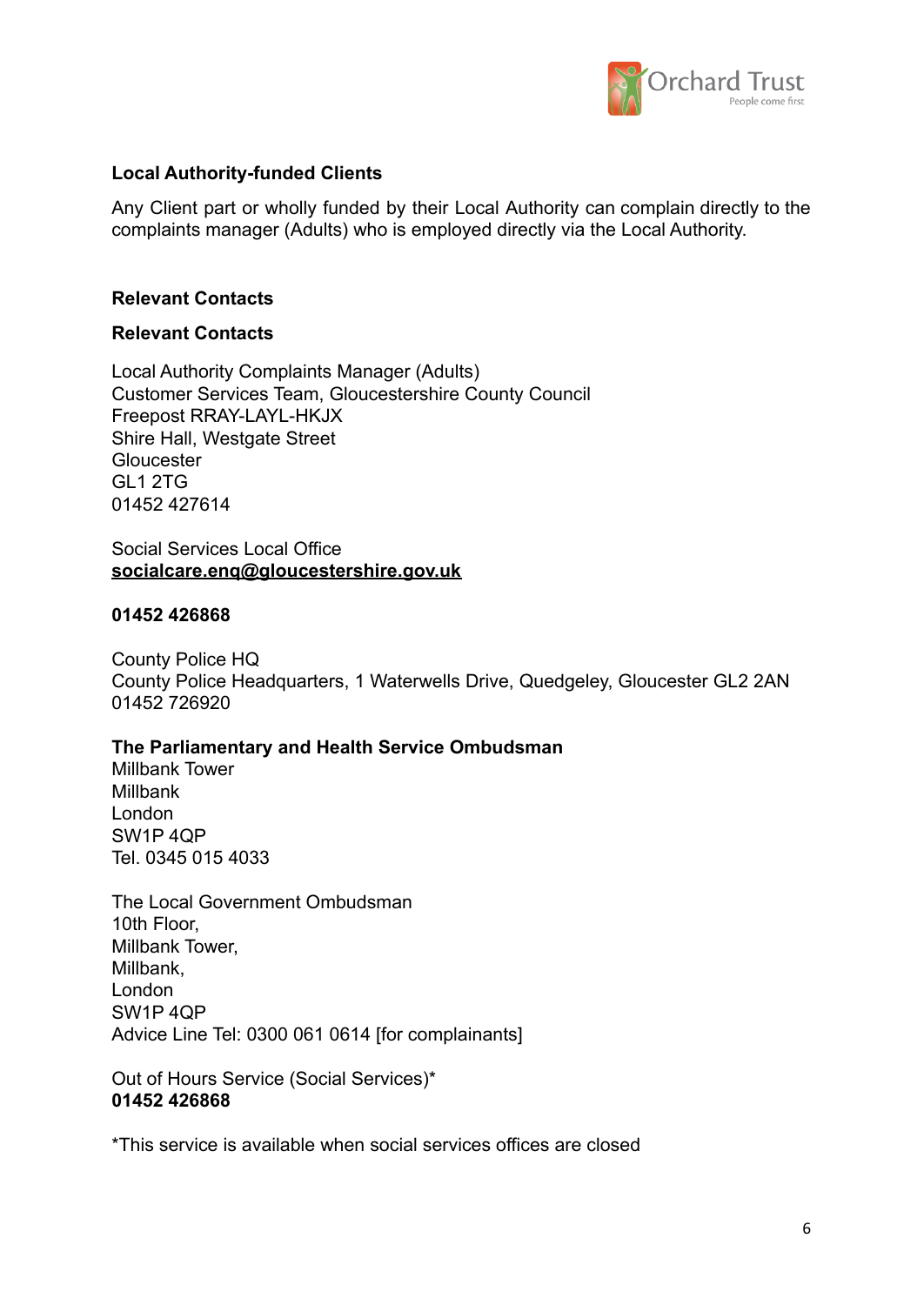

### **To Raise Concerns, contact:**

The Care Quality Commission **Citygate Gallowgate** Newcastle upon Tyne NE1 4PA Tel. 03000 616161

They will take details of concerns and respond appropriately and proportionately to the information divulged.

## **Related Policies**

Accessible Information and Communication

Adult Safeguarding

Consent

Dignity and Respect

Duty of Candour

Good Governance

#### **Related Guidance**

- Concerns about a care service <https://www.scie.org.uk/contact/concerns>
- Regulation 16 Receiving and acting on complaints [https://www.cqc.org.uk/guidance-providers/regulations-enforcement/regulatio](https://www.cqc.org.uk/guidance-providers/regulations-enforcement/regulation-16-receiving-acting-complaints) [n-16-receiving-acting-complaints](https://www.cqc.org.uk/guidance-providers/regulations-enforcement/regulation-16-receiving-acting-complaints)